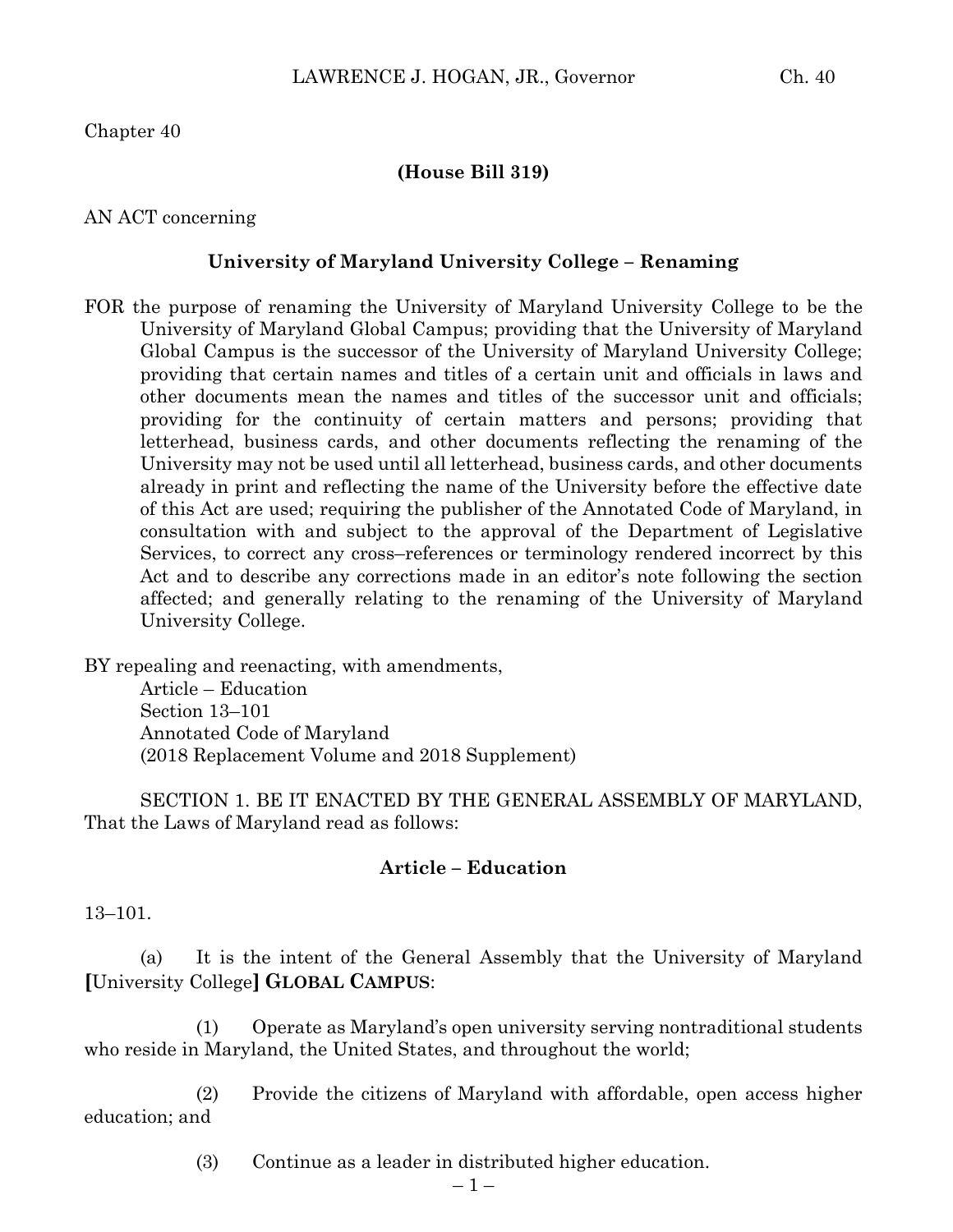(b) (1) There is a University of Maryland **[**University College**] GLOBAL CAMPUS** which is not a new constituent institution of the University System of Maryland.

(2) As a constituent institution of the University System of Maryland, the University of Maryland **[**University College**] GLOBAL CAMPUS** is an instrumentality of the State.

(3) The exercise by the University of Maryland **[**University College**] GLOBAL CAMPUS** of its powers, including its overseas operations, is the performance of an essential public function.

(c) The provisions of  $\S$  12–105(a) of this article do not apply to the overseas operations of the University of Maryland **[**University College**] GLOBAL CAMPUS**. The institution may spend the appropriation without the approval of the Board of Public Works and without submitting a detailed budget schedule to the Board of Public Works.

(d) The University of Maryland **[**University College**] GLOBAL CAMPUS** shall prepare an annual financial information statement for the next following fiscal year and shall submit the statement to the Department of Budget and Management each year before October 1. The annual financial information statement shall include for the next following fiscal year:

(1) An estimate of the total revenues of the University of Maryland **[**University College**] GLOBAL CAMPUS**, including revenues from tuitions, fees, gifts, grants, and interest income;

(2) An estimate of the value of services which the other units of the University System of Maryland and other State agencies provide to the University of Maryland **[**University College**] GLOBAL CAMPUS**; and

(3) An estimate of the total cost of salaries and personnel benefits for employees of the University of Maryland **[**University College**] GLOBAL CAMPUS**.

(e) (1) The interest or income from the investment of the funds of the University of Maryland **[**University College**] GLOBAL CAMPUS** by the State Treasurer shall be credited to the University of Maryland **[**University College**] GLOBAL CAMPUS**.

(2) Any unexpended or unencumbered balance of the annual appropriation for the University of Maryland **[**University College**] GLOBAL CAMPUS**, except any appropriation from the General Fund of the State, shall not revert to the General Fund of the State at the end of the State's fiscal year.

(f) The University of Maryland **[**University College**] GLOBAL CAMPUS** may: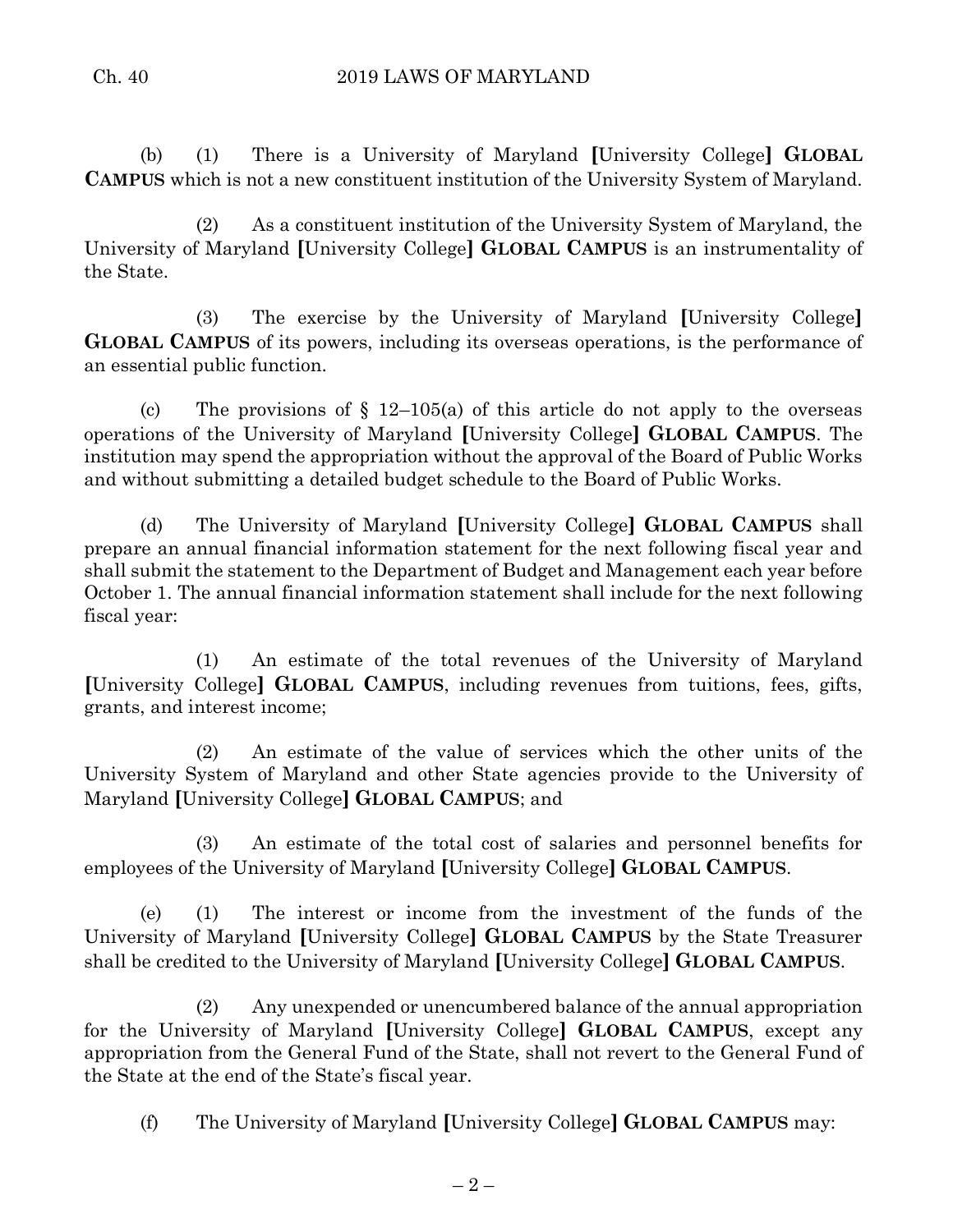## LAWRENCE J. HOGAN, JR., Governor Ch. 40

and

(1) Purchase, lease, or rent motor vehicles for use in overseas programs;

(2) Purchase, lease, or rent mechanical or electronic data or information processing equipment and related services for its overseas programs.

(g) (1) Each year the University of Maryland **[**University College**] GLOBAL CAMPUS** shall cause an independent certified public accountant to prepare audited financial statements of the University of Maryland **[**University College**] GLOBAL CAMPUS** in accordance with generally accepted auditing standards accompanied by the auditor's report on the statements.

(2) The provisions of § 12–105(f) of this article do not apply to the University of Maryland **[**University College**] GLOBAL CAMPUS** overseas programs.

SECTION 2. AND BE IT FURTHER ENACTED, That, as provided in this Act:

(a) The University of Maryland Global Campus is the successor of the University of Maryland University College.

(b) In every law, executive order, rule, regulation, policy, or document created by an official, an employee, or a unit of this State, the names and titles of those agencies and officials mean the names and titles of the successor agency or official.

SECTION 3. AND BE IT FURTHER ENACTED, That nothing in this Act affects the term of office of an appointed or elected member of any commission, office, department, agency, or other unit. An individual who is a member of a unit on the effective date of this Act shall remain for the balance of the term to which appointed or elected, unless the member sooner dies, resigns, or is removed under provisions of law.

SECTION 4. AND BE IT FURTHER ENACTED, That any transaction or employment status affected by or flowing from any change of nomenclature or any statute amended by this Act and validly entered into or existing before the effective date of this Act and every right, duty, or interest flowing from a statute amended by this Act remains valid after the effective date of this Act and may be terminated, completed, consummated, or enforced as required or allowed by any statute amended by this Act as though the amendment had not occurred. If a change in nomenclature involves a change in name or designation of any State unit, the successor unit shall be considered in all respects as having the powers and obligations granted the former unit.

SECTION 5. AND BE IT FURTHER ENACTED, That:

(1) the continuity of every commission, office, department, agency, or other unit is retained; and

(2) the personnel, records, files, furniture, fixtures, and other properties